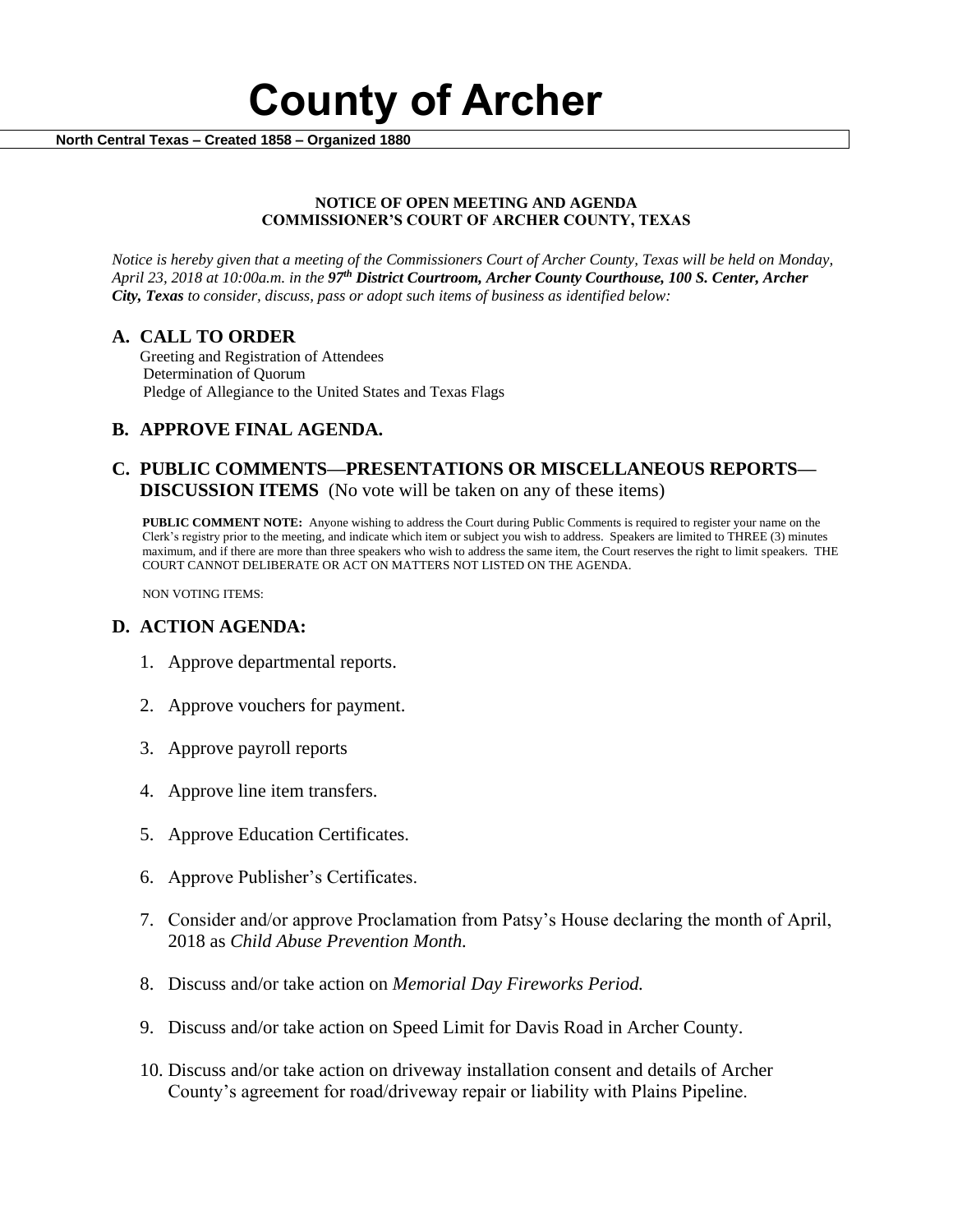- 11. Open bids for Purchase of Fuel and/or Oil.
- 12. Award bid for Purchase of Fuel and/or Oil.
- 13. Open bids for Purchase of Road Material.
- 14. Award bid for Purchase of Road Material.
- 15. Discuss and/or take action on Sheriff's Office personnel classifications and overtime payments.
- 16. Discuss and/or take action on participation in eliminating precinct polling places pursuant to Election Code Section 43.007.
- 17. Discuss and/or take action on Public Hearing to discuss elimination of Precinct polling places and establishing countywide polling places Pursuant to Election Code Section 43.007.
- 18. Inform the Court of the *Grant Award* between Nortex Regional Planning Commission and the Texas Department of Public Safety for the *Hazard Mitigation Grant Program* in the amount of \$405,000.
- 19. Inform the Court of the *Contract* between Nortex Regional Planning Commission and H20Partners, Inc. in the amount of \$365,000 for the *Development of Hazard Mitigation Action Plans.*

I, Randall C. Jackson, Archer County Judge, do hereby certify that the above Notice of Open Meeting and Agenda of the Commissioners Court is a true and correct copy of said Notice and Agenda, and that I posted said Notice and Agenda on the doors of the Archer County Courthouse, 100 S. Center, and the doors of the Archer County Annex, 112 E. Walnut, Archer City, Texas, places readily accessible to the general public at all times, on the  $20<sup>th</sup>$  day of April, 2018 and said Notice remained posted continuously for at least 72 hours preceding the scheduled time of said Meeting.

\_\_\_\_\_\_\_\_\_\_\_\_\_\_\_\_\_\_\_\_\_\_\_\_\_, Randall C. Jackson, Archer County Judge

*Texas Government code Section 551.072 (Deliberations About Real Property); Texas Government Code Section 551.073(Deliberations about Gifts and Donations); Texas Government Code 551.074 (Personnel* 

<sup>(</sup>In accordance with Title III of the Americans with Disabilities Act, we invite all attendees to advise us of any special accommodations due to disability. Please submit your request as far as possible in advance of the meeting you wish to attend.)

*As authorized by the Texas Government Code, the Commissioners' Court of Archer County, Texas reserves the right to adjourn into Executive Session at any time during the course of this meeting to discuss any of the matters listed above as they may relate to Texas Government Code Section 551.071(1) (Consultation with Attorney about pending or contemplated litigation or settlement offers);*

*Texas Government Code Section 551.071(2) (Consultation with Attorney when the Attorney's obligations under the Texas Disciplinary Rules of Professional conduct of the State Bar of Texas conflicts with Chapter 551 of the Texas Government Code);*